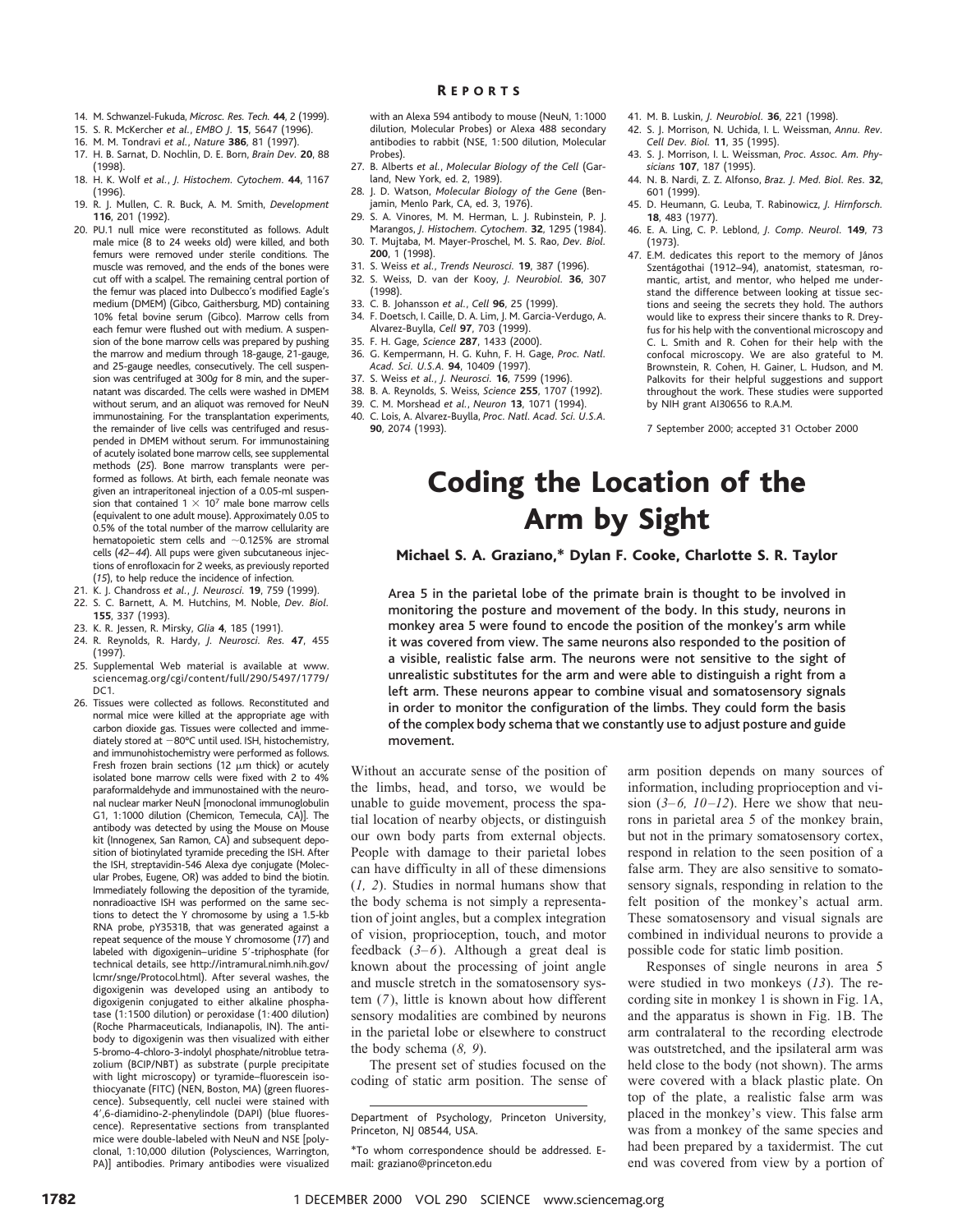the monkey's chair, and the arm extended from the region of the shoulder. We did not know if the false arm "fooled" the monkey, but we could study its influence on the behavior of neurons.

As shown in Fig. 1C, two variables were manipulated: the monkey's real arm was placed on the left or right, and the visible false arm was placed on the left or right (*14*). The resulting four conditions were presented in an interleaved, pseudorandom order. Any effect of the position of the real arm on a neuron can be attributed to a somatosensory signal reaching the neuron; any effect of the position of the false arm can be attributed to a visual signal.

The result for one example neuron is shown in Fig. 2A. As for most cells, the activity of this neuron was unaffected by fixation. The mean activity over the 12.5-s trial is shown in Fig. 2B. The neuron was significantly affected by the position of the real arm, firing at a higher rate when the arm was on the left. This effect of static arm position has been described before and is common in area 5 (*15–20*). However, the neuron was also significantly affected by the position of the fake arm, firing at a higher rate when the monkey saw the fake arm on the left. This neuron therefore received both a somatosensory and a visual signal that matched in direction. The neuron combined the two cues about arm position in a simple fashion: the firing rate was highest when both the felt and seen positions were on the left and lowest when both the felt and seen positions were on the right.

Data from another example neuron are shown in Fig. 2C. This cell fired at a higher rate to the placement of the real arm on the right and, correspondingly, to the sight of the false arm on the right (*21*). Data from a neuron for which the two signals interacted are shown in Fig. 2D; the visual effect of the false arm was present only when the real arm was on the right. This result indicates that the visual and somatosensory signals are not always additive but may be combined in a more complex fashion. Data from a neuron tested with five different positions of the real arm to obtain a tuning curve are shown in Fig. 2E.

Of 173 neurons tested, 29% showed a significant effect of the position of the fake arm (*22*). For the distribution of neuron types within area 5, see (*23*). The mean result for all 173 cells is shown in Fig. 2F. For those neurons that preferred the real arm on the right, the data were left-right reversed so that all neurons could be averaged together. Even though most of the neurons (71%), when tested individually, were not significantly affected by the position of the fake arm, the average response of the population of cells showed a significant effect. Across the sample, the preferred location for the fake arm matched the preferred location for the real arm (*24*).

In addition to a realistic false arm, some cells were tested with nonarm objects. One object was a rectangle of white paper the same length and width as the fake arm and clearly visible against the black background. The mean result for 20 neurons tested with the fake arm and paper rectangle is shown in

**Fig. 1.** (**A**) Side view of the monkey brain showing the part of the superior parietal lobe studied (black area). In the horizontal cross section of the cortex, stripes show the recording site in area 5 of monkey 1, and stippling shows the anterior recording site presumed to overlap the primary somatosensory cortex (areas 1 and 2). (**B**) Diagram of the apparatus used for testing whether neurons are

Fig. 3A. The position of the fake arm had a large significant effect on the activity of the neurons, whereas the position of the paper rectangle had no significant effect.

A second group of cells was tested with a stimulus designed to attract the monkey's attention. Figure 3B shows the mean result for 17 cells tested on interleaved trials with the fake arm and a slice of apple placed at the



**FAKE ARM RIGHT** 

.<br>FAKE ARM LEFT

 $\overline{R}$ IGHT

CELL 384

sensitive to the felt or seen position of the arm. The monkey's real arm was held in an adjustable arm holder covered from view while a realistic fake arm was in view. (**C**) The real arm and the visible fake arm (striped) were placed on the left or right, resulting in four experimental conditions. The monkey was trained to fixate on a central light-emitting diode.



SPIKES/S

LEFT

**Fig. 2.** Effect of the felt position of the real arm and the seen position of the fake arm on area 5 neurons. (**A**) Histograms showing the activity of one example neuron (12 trials per condition). The neuron fired more to the real arm on the left and also to the fake arm on the left. (**B**) The mean firing rate of the neuron shown in (A), averaged over the 12.5-s trial. The effect of the real arm position was significant (ANOVA,  $F =$ 207.53,  $P < 0.001$ ), the effect of the fake arm position was significant  $(F = 11.53, P =$ 

0.002), and the interaction was not significant  $(F = 0.609, P = 0.440)$ . Error bars are the standard error. (**C**) Results from a neuron that preferred the real and fake arms on the right (real arm,  $F = 11.83$ ,  $P <$ 0.001; fake arm,  $F = 15.98$ ,  $P < 0.001$ ; interaction,  $F = 0.02$ ,  $P =$ 0.889). (**D**) Results from a neuron that showed an interaction between real and fake arm position (real arm,  $F = 225.10$ ,  $P < 0.001$ ; fake arm,  $F = 6.74$ ,  $P = 0.013$ ; interaction,  $F = 6.12$ ,  $P = 0.018$ ). (**E**) Results from a neuron tested with five positions of the real arm and two positions of the fake arm. Position 1 for the real arm is the same as the LEFT position in (A) through (D). Position 5 for the real arm is

the same as the RIGHT position in (A) through (D). (**F**) The mean result for all 173 neurons tested. Before averaging, for each neuron, the data were expressed as a percentage of the maximum firing rate. For neurons that fired more to the real arm on the right, the data were left-right reversed. ( Within-subjects ANOVA values are as follows: real arm,  $F =$  277.31,  $P <$  0.001; fake arm,  $F =$ 18.07,  $P < 0.001$ ; and interaction,  $F = 12.01$ ,  $P = 0.001$ .)

FAKE ARM LEET

FAKE ARM RIGHT

5

**FAKE ARM RIGHT** 

MEAN OF 173 CELLS

LEFT RI<br>REAL ARM POSITION

CELL M28

RIGHT

**AKE ARM LEFT** 

 $\overline{20}$  $15<sub>15</sub>$ 

10

REAL ARM POSITION

 $\begin{array}{c}\n\text{S/NINUM} \\
\text{S/NINUM} \\
\text{S/NINUM} \\
\text{S/NINUM} \\
\text{S/NINUM} \\
\text{S/NINUM} \\
\text{S/NINUM} \\
\text{S/NINUM} \\
\text{S/NINUM} \\
\text{S/NINUM} \\
\text{S/NINUM} \\
\text{S/NINUM} \\
\text{S/NINUM} \\
\text{S/NINUM} \\
\text{S/NINUM} \\
\text{S/NINUM} \\
\text{S/NINUM} \\
\text{S/NINUM} \\
\text{S/NINUM} \\
\text{S/NINUM} \\
\text{S/NINUM} \\
\text{S/NINUM} \\
\text{S/NINUM} \\
\text{S/N$ 

80 క RATF  $7<sup>c</sup>$ 

 $50^{\circ}$ 

FIRING 60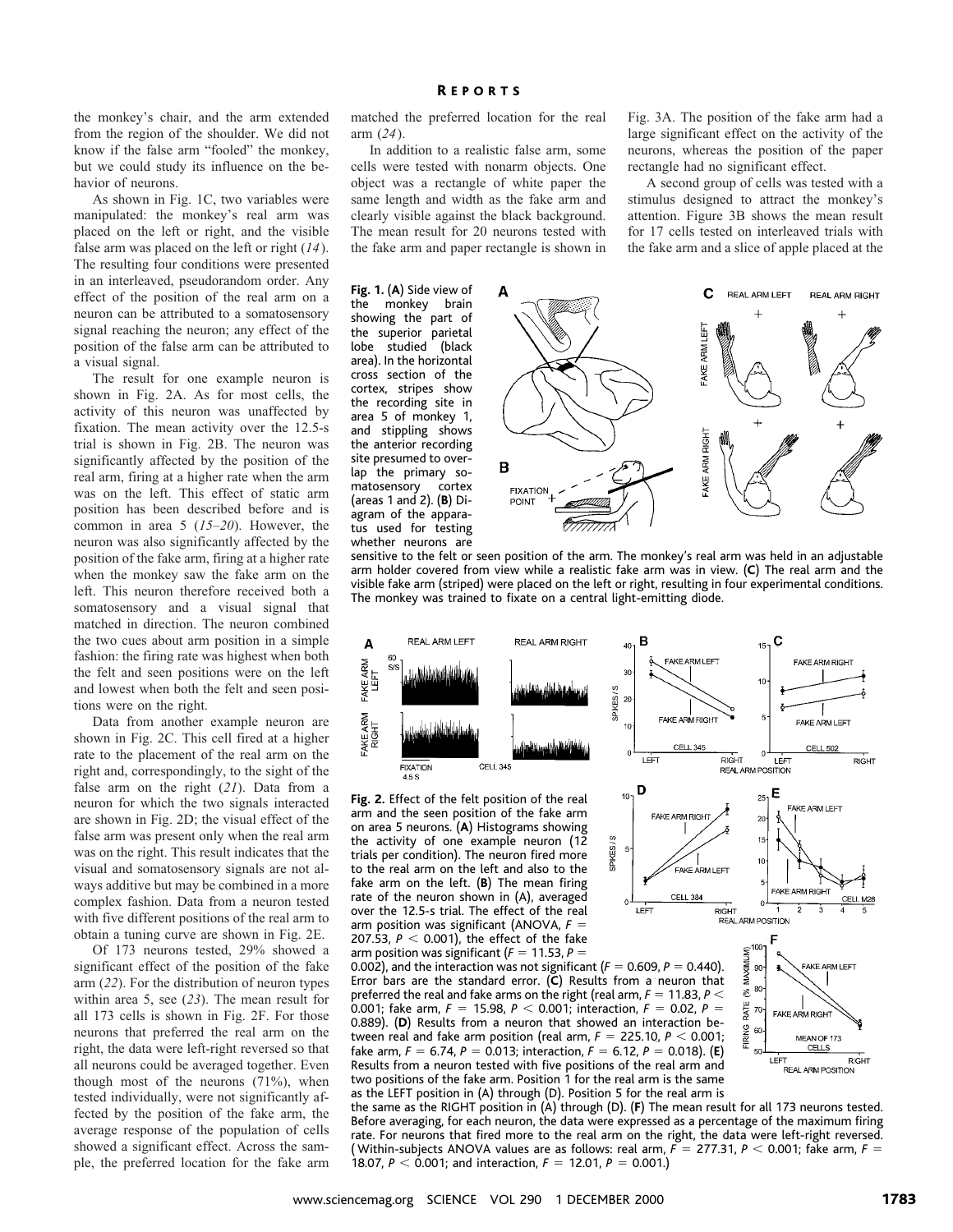location where the hand would have been. When the apple slice was present instead of the fake arm, the monkey made vocalizations and had difficulty performing the fixation task, tending to fixate on the apple. Despite the monkey's apparent interest in this stimulus, the position of the apple slice had no effect on the activity of the neurons, whereas the position of the fake arm had a significant effect.

A third group of cells was tested with the fake arm backward, such that the hand was near the shoulder and the cut end was extended outward. This stimulus therefore had the same color, texture, and size as the properly oriented fake arm. The result is shown in Fig. 3C. When the fake arm was in a realistic orientation, the neurons were significantly affected by its position. On interleaved trials, when the fake arm was backward, the neurons were not significantly affected by its position.

A fourth group of cells was tested with the ipsilateral fake arm extending from the contralateral shoulder. In this condition, the wrong hand appeared to be attached to the contralateral side of the body. This small visual difference, the mirror reversal of the hand, had a pronounced effect on the neurons, as shown in Fig. 3D. When the realistic, contralateral fake arm was used, the neurons were significantly affected by its position. When the unrealistic, ipsilateral fake arm was used, the neurons were not significantly affected by its position. Instead, the neurons behaved in essentially the same fashion as when no visual stimulus was present.

To further probe this ability of the neurons to distinguish the left arm from the right arm, we tested a fifth group of cells with the fake

arm placed palm up. The real arm, out of view, remained palm down. As shown in Fig. 3E, the neurons were sensitive to the position of the contralateral fake arm extending from the contralateral shoulder in this realisticlooking palm-up posture. The neurons were not sensitive to the position of the ipsilateral fake arm extending unrealistically from the contralateral shoulder. This result indicates that the neurons are not merely sensitive to a hand for which the thumb points toward the right; instead, they can successfully distinguish the right from the left hand regardless of whether the hand is oriented palm down or palm up.

Taken together, these results suggest that neurons in area 5 encode the position of a visual stimulus that looks plausibly like the monkey's arm extending from the shoulder. Stimuli that do not match the normal body



**Fig. 3.** Effect of different visual stimuli on area 5 neurons. (**A**) The mean result for 20 neurons tested with the fake arm and a white paper rectangle the same size as the fake arm. Error bars are the standard error. Before averaging, for each neuron, the data were expressed as a percentage of the maximum firing rate of the eight conditions. For neurons that fired more to the real arm on the right, the data were left-right reversed. The position of the fake arm significantly affected the activity of the neurons (real arm, *F* = 27.78, *P* < 0.001; fake arm, *F* = 22.54, *P* < 0.001; interaction,  $F = 1.89$ ,  $P = 0.18$ ). The position of the paper rectangle had no significant effect (real arm,  $F = 35.28$ ,  $P < 0.001$ ; paper rectangle,  $F =$ 1.78,  $P = 0.20$ ; interaction,  $F = 0.039$ ,  $P = 0.85$ ). (**B**) The mean of 17 neurons tested with the fake arm and, on interleaved trials, an apple slice. The position of the fake arm significantly affected the activity of the neurons (real arm,  $F = 24.51$ ,  $P < 0.001$ ; fake arm,  $F = 5.53$ ,  $P = 0.03$ ; interaction,  $F = 4.80$ ,  $P = 0.04$ ). The position of the apple slice had no significant effect (real arm,  $F = 17.23$ ,  $P < 0.001$ ; apple slice,  $F = 0.20$ ,  $P = 0.66$ ; interaction,  $F = 0.17$ ,  $P = 0.69$ ). (**C**) The mean of 15 neurons tested with the fake arm and, on interleaved trials, the fake arm placed backward (hand toward shoulder and cut end extended outward). When the fake arm was oriented realistically, its position significantly modulated the activity of the neurons (real arm,  $F = 64.55$ ,  $P < 0.001$ ; fake arm,  $F = 20.12$ ,  $\dot{P} = 0.001$ ; interaction,  $F = 5.1$ ,  $P = 0.04$ ). When the fake arm was backward, its position had no significant effect on the activity of the neurons (real arm,  $F = 16.41$ ,  $P < 0.001$ ; fake arm reversed,  $F =$ 1.40,  $P = 0.257$ ; interaction,  $F = 0.52$ ,  $P = 0.483$ ). (D) The mean of 17

neurons tested on interleaved trials with the contralateral fake arm extending from the contralateral shoulder, the ipsilateral fake arm extending from the contralateral shoulder, and no visual stimulus. When the correct, contralateral fake arm was used, its position significantly modulated the activity of the neurons (real arm,  $F = 20.72$ ,  $P < 0.001$ ; fake arm,  $F = 12.73$ ,  $P = 0.003$ ; interaction,  $F = 3.50$ ,  $P = 0.08$ ). When the ipsilateral fake arm was used, its position had no significant effect on the activity of the neurons (real arm,  $F = 20.18$ ,  $P < 0.001$ ; mirrorreversed fake arm,  $F = 1.20$ ,  $P = 0.290$ ; interaction,  $F = 0.27$ ,  $P = 0.608$ ). (**E**) The mean of 20 neurons from monkey 2 tested on interleaved trials with the contralateral fake arm, palm up, extending from the contralateral shoulder and the ipsilateral fake arm, palm up, extending from the contralateral shoulder. When the correct, contralateral fake arm was used, its position significantly modulated the activity of the neurons (real arm,  $F = 34.06$ ,  $P < 0.001$ ; fake arm,  $F = 7.86$ ,  $P =$ 0.011; interaction,  $F = 6.20$ ,  $P = 0.022$ ). When the ipsilateral fake arm was used, its position had no significant effect on the activity of the neurons (real arm,  $F = 35.97$ ,  $P < 0.001$ ; mirror-reversed fake arm,  $F = 0.06$ ,  $P = 0.815$ ; interaction,  $F = 0.391$ ,  $P = 0.539$ ). (**F**) The mean of data from (A) through (E). The mean for real arm left, realistic fake arm left is significantly higher than the mean for real arm left, unrealistic fake arm left ( $t = 3.78$ , df = 88,  $P < 0.001$ ). The mean for real arm left, realistic fake arm right is significantly lower than the mean for real arm left, unrealistic fake arm right  $(t = -3.70, df = 88,$  $P < 0.001$ ).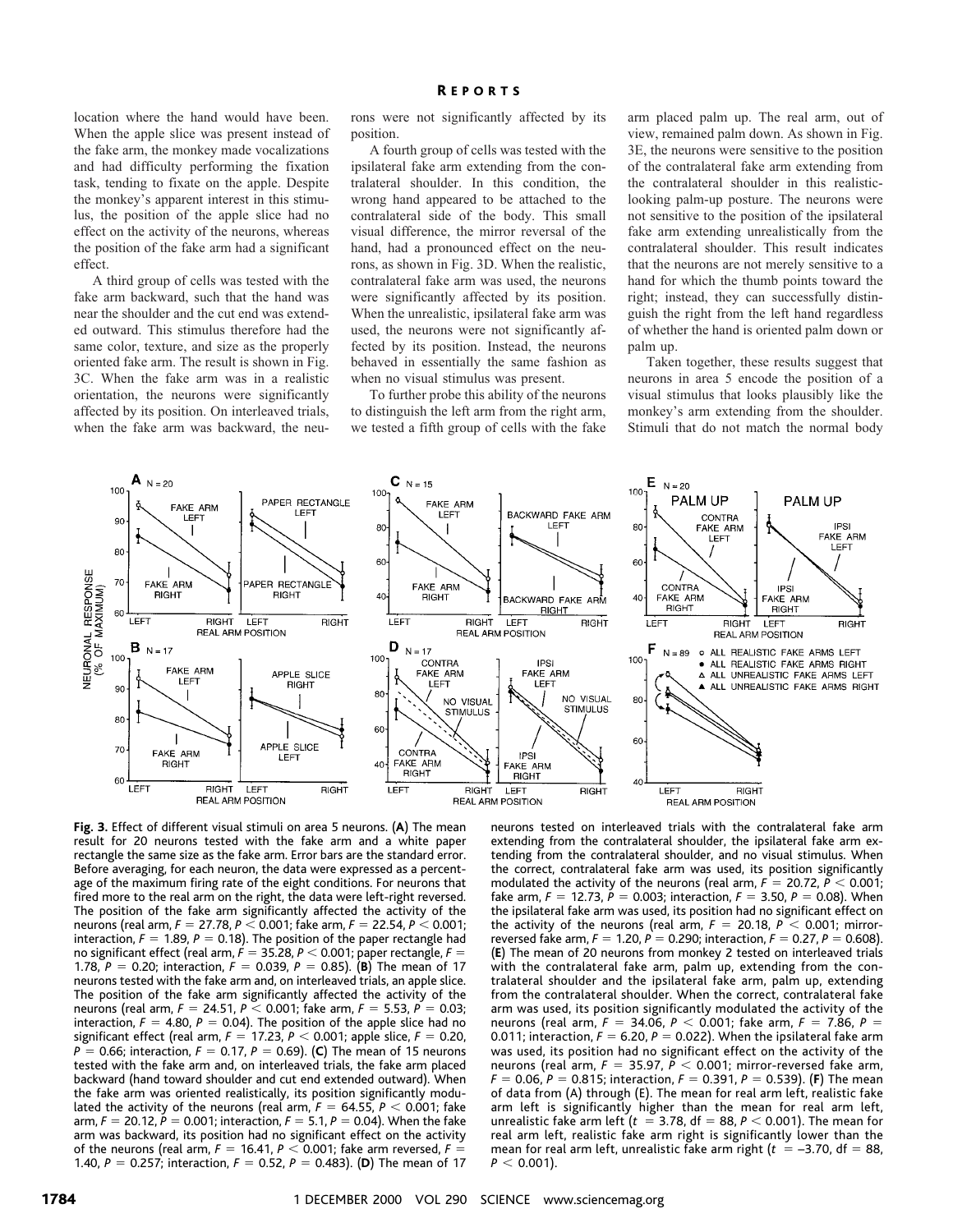schema, even those that look like an arm, do not affect the neurons in the same way. Remarkably, the neurons are able to distinguish a left from a right arm on sight. A similar mechanism may exist in humans. When people view a picture of a hand and judge whether it is a left or right one, they appear to consult the configuration of their own hands (*25*), and the superior parietal lobe becomes active (*26*).

The data on the different fake-arm substitutes (paper rectangle, apple slice, backward fake arm, and ipsilateral fake arm) are combined in Fig. 3F. This graph shows that the neuronal activity was in some cases increased and in others decreased by the sight of the realistic fake arm extending from the shoulder. When the fake arm was on the neurons' preferred side, it increased the neuronal activity above the level obtained with an unrealistic arm (upward pointing arrow). In contrast, when the fake arm was on the neurons' nonpreferred side, it decreased the neuronal activity below the level obtained with an unrealistic arm (downward pointing arrow). This result suggests that both excitation and inhibition shape the neurons' visual tuning to arm position.

In humans, the visual sense of arm position is modifiable through experience. For example, if a person sees a rubber hand being stroked repeatedly with a brush and simultaneously feels his or her own hand being stroked, he or she reports the illusion that the rubber hand is his or hers and that the touch is located on the rubber hand (*27*). Data from an area 5 neuron tested in a similar fashion are shown in Fig. 4. In the first block of trials, shown in Fig. 4A, the cell showed an effect of the position of the real arm but not of the fake arm. We then tested the cell in a second block of trials. Between each trial, the experimenter

**Fig. 4.** The effect of tactile and visual experience on the responses of a neuron. (**A**) First block of testing, showing a significant effect for the position of the real arm but not for the fake arm (real arm,  $F =$ 54.29,  $P < 0.0001$ ; fake arm,  $F = 0.002$ ,



 $P = 0.97$ ; interaction,  $F < 0.001$ ,  $P = 1.00$ ). (**B**) Second block of testing. Between each trial, the real hand was stroked with a paint brush out of view and, synchronously, the fake hand was stroked in view, 10 times. As a result, the neuron became sensitive to the position of the fake arm (real arm,  $F = 48.49$ ,  $P < 0.0001$ ; fake arm,  $F =$ 6.65,  $P = 0.01$ ; interaction,  $F = 2.98$ ,  $P = 0.09$ ). (C) Third block of testing. Between each trial, the real hand was stroked with a paint brush out of view, and asynchronously, the fake hand was stroked in view, 10 times. As a result, the neuron lost its sensitivity to the position of the fake arm (real arm,  $F = 32.99$ ,  $P < 0.0001$ ; fake arm,  $F =$ 0.06,  $P = 0.81$ ; interaction,  $F < 0.001$ ,  $P = 0.99$ ).

15

used a paint brush to stroke the back of the fake hand in the monkey's view while the monkey's real hand was being stroked with another brush, out of view. The hands were stroked 10 times in succession before the next trial. As shown in Fig. 4B, the neuron became sensitive to the position of the fake arm. In a third block of trials, we stroked the real hand and the fake hand asynchronously between trials. As shown in Fig. 4C, the neuron was no longer sensitive to the position of the fake arm. We tested neurons with this procedure on only a few occasions to avoid permanently changing the effect of the fake arm on area 5 and thus interfering with the basic phenomenon of the study. However, of five cells tested, four showed a similar effect for stroking the fake and real hand. These results suggest that the visual sensitivity of area 5 neurons can be modified by experience in the same way that the body schema can be modified in humans.

We studied an additional 33 neurons in the anterior part of the superior parietal gyrus in monkey 1 (Fig. 1A). Although 22 (67%) of these neurons were significantly affected by the position of the real arm, none showed a significant effect from the position of the false arm. The mean result for the 33 neurons also showed a significant effect from the real arm only (*28*). These data suggest that, in the ascending somatosensory pathway from the periphery to area S1 and to area 5, the first stage at which visual information about arm position is integrated with somatosensory information is in area 5. Visual information about arm position does not appear to reach area S1, at least as measured by this procedure.

Visual processing in the primate cerebral cortex begins in area V1 in the occipital lobe and progresses through an array of higher order visual areas (*29*). A set of visual areas



process location and movement of visual stimuli; another set of areas extending into the temporal lobe is thought to process color, texture, and shape (*30*). Recent evidence, however, suggests that these two types of processing are at least partially intermixed (*31–34*). The present study shows that neurons in parietal area 5 are not merely concerned with the location of a visual stimulus, but also with the identity of the stimulus. These visual properties may represent a mechanism for localizing the limbs in space. In the case of humans, similar properties of parietal neurons could in principal underlie the incorporation of external objects into the body schema, such as prosthetic limbs, tools, or the outer edges of a car.

extending into the parietal lobe is thought to

## **References and Notes**

- 1. R. Balint, *Monatsschr. Psychiatr. Neurol.* **25**, 51 (1909).
- 2. B. Kolb, I. Q. Whishaw, *Fundamentals of Human Neuropsychology* (Freeman, New York, ed. 3, 1990).
- 3. J. C. Hay, H. L. Pick, K. Ikeda, *Psychon. Sci.* **2**, 215 (1965).
- 4. B. Craske, F. T. Kenny, D. Keith, *J. Exp. Psychol. Hum. Percept. Perform.* **10**, 307 (1984).
- 5. J. R. Lackner, *Brain* **111**, 281 (1988).
- 6. V. S. Ramachandran, W. Hirstein, *Brain* **121**, 1603 (1998).
- 7. V. B. Mountcastle, in *Handbook of Physiology*, section 1, vol. 3, *Sensory Processes*, J. M. Brookhart *et al*., Eds. (American Physiological Society, Bethesda, MD, 1984), pp. 789–878.
- 8. A. Iriki, M. Tanaka, Y. Iwamura, *Neuroreport* **7**, 2325 (1996).
- 9. M. S. A. Graziano, *Proc. Natl. Acad. Sci. U.S.A.* **96**, 10418 (1999).
- 10. C. Prablanc, J. E. Echallier, M. Jeannerod, E. Komolis, *Biol. Cybern.* **35**, 183 (1979).
- 11. C. Ghez, J. Gordon, M. F. Ghilardi, R. Sainburg, in *The Cognitive Neurosciences*, M. S. Gazzaniga, Ed. (MIT Press, Cambridge, MA, 1995), pp. 549–564.
- 12. Y. Rossetti, M. Desmurget, C. Prablanc, *J. Neurophys.* **74**, 457 (1995).
- 13. Neurons were studied in three hemispheres of two tame male *Macaca fascicularis* (4.5 and 3.0 kg), with 114 cells from monkey 1 and 59 cells from monkey 2. Daily recording sessions were conducted on each monkey while the animal was seated in a primate chair with the head fixed. A hydraulic microdrive was used to lower a tungsten microelectrode into the cortex to record from single neurons. Eye position was monitored with a scleral search coil. For details, see (*35*).
- 14. The monkey never saw the fake arm handled. At the start of each trial, the experimenter covered the monkey's eyes with an opaque shield and arranged the arms into the correct configuration. The eyes were then uncovered, and the experimenter left the room. Then, a central fixation light began to blink at 10 Hz as a signal for the monkey to fixate on it. Once the monkey fixated within 3°, the light stopped blinking and remained on. After the fixation period (4.5 s for monkey 1 and 1 s for monkey 2), the monkey received a juice reward, and the fixation light went out. If the monkey broke fixation during the required period, the trial was aborted and begun again. After the reward, the monkey sat quietly for a postfixation period (8 s for monkey 1 and 6 s for monkey 2) before the experimenter entered the room to prepare the next trial. Single-neuron data were collected during the fixation and postfixation period. For monkey 1, data from the two periods were combined for the analysis reported here. When the analysis was performed separately on the fixation and postfixation periods, similar results were obtained. The neurons appeared to be unaffected by

REAL ARM LEFT

**REAL ARM** 

**RIGHT**